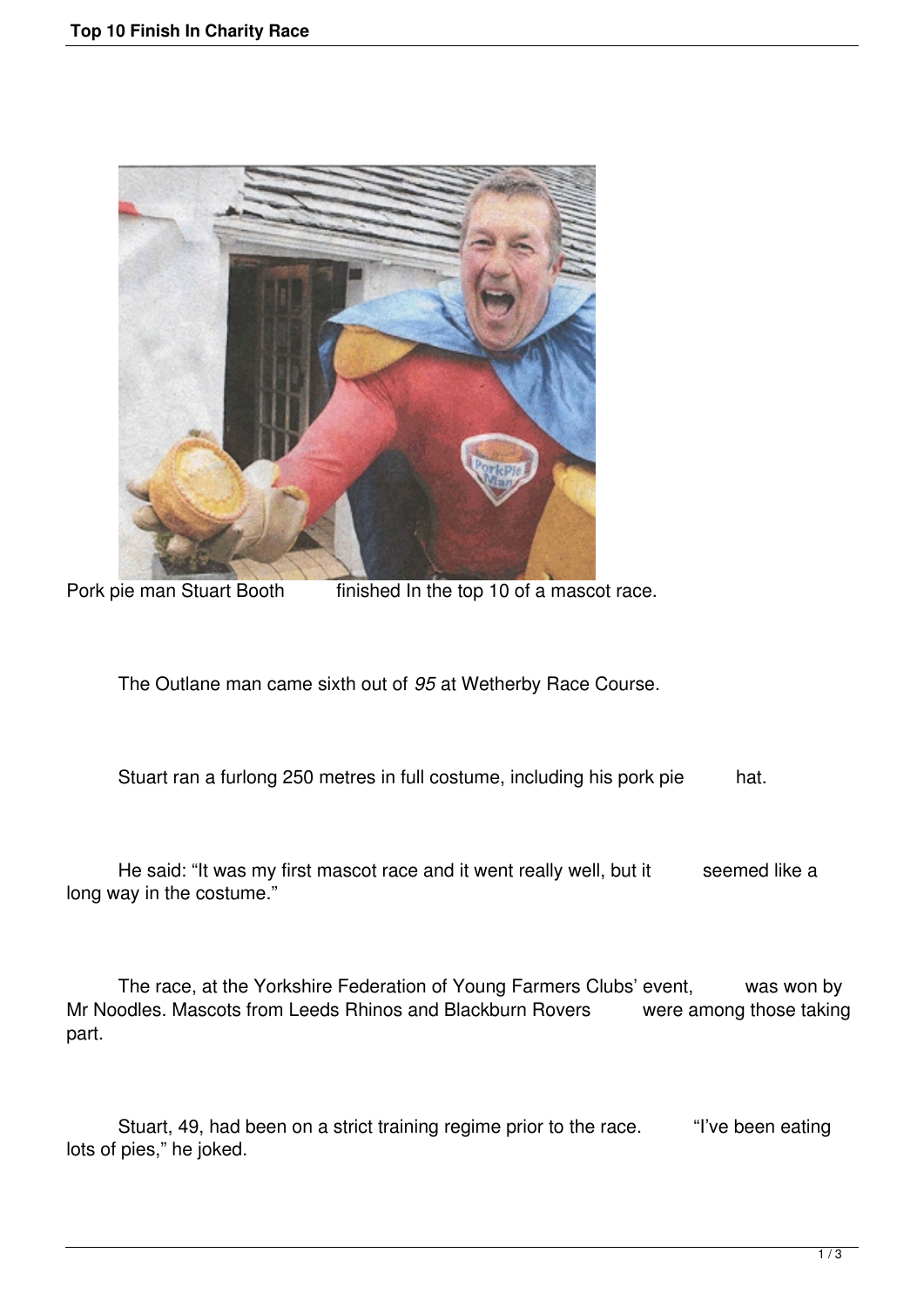He raised £100 for the care charity Sue. Ryder Care at the event and also handed out pork pies from Hinchliffe's Farm Shop in Netherton.

Stuart is the official mascot of the Pork Pie Appreciation Society.

Albie, official mascot of The Piazza Centre, also took part in the race.

All the sprint training paid dividends as Albie shot into the lead only to be cruelly tripped by the second fence.